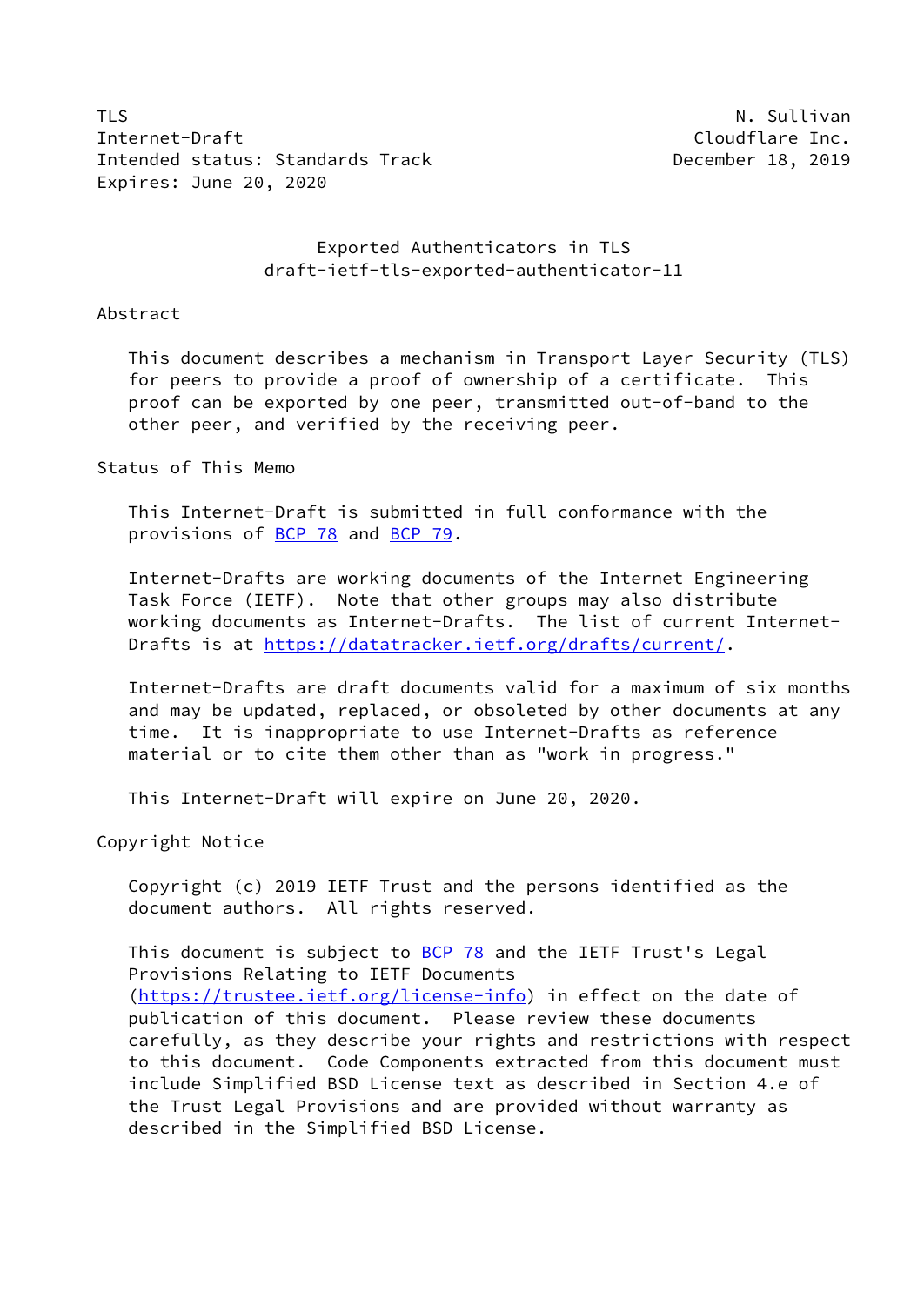## <span id="page-1-1"></span>Internet-Draft TLS Exported Authenticator December 2019

#### Table of Contents

|                                                                    | $\overline{2}$  |
|--------------------------------------------------------------------|-----------------|
| Conventions and Terminology                                        | $\overline{3}$  |
|                                                                    | $\overline{3}$  |
|                                                                    | $\overline{4}$  |
|                                                                    | $\overline{5}$  |
|                                                                    | $\underline{6}$ |
| $5.2$ . Authenticator Construction                                 | $\underline{6}$ |
|                                                                    | $\overline{1}$  |
| $5.2.2.$ CertificateVerify                                         | $\underline{8}$ |
|                                                                    | 9               |
| $5.2.4$ . Authenticator Creation                                   | $\overline{9}$  |
|                                                                    | 9               |
|                                                                    | 10              |
| 7.1.                                                               | 10              |
|                                                                    | 10              |
|                                                                    | <u>10</u>       |
|                                                                    | 11              |
|                                                                    | 11              |
| Update of the TLS ExtensionType Registry $\dots \dots$<br>8.1.     | 11              |
| Update of the TLS Exporter Labels Registry $\ldots \ldots$<br>8.2. | 12              |
|                                                                    | 12              |
|                                                                    | 12              |
|                                                                    | 12              |
| Normative References<br>11.1.                                      | 12              |
| Informative References<br>11.2.                                    | <u>14</u>       |
|                                                                    | 14              |
|                                                                    |                 |

### <span id="page-1-0"></span>[1](#page-1-0). Introduction

 This document provides a way to authenticate one party of a Transport Layer Security (TLS) connection to its peer using a certificate after the session has been established. This allows both the client and server to prove ownership of additional identities at any time after the handshake has completed. This proof of authentication can be exported and transmitted out-of-band from one party to be validated by its peer.

 This mechanism provides two advantages over the authentication that TLS natively provides:

multiple identities - Endpoints that are authoritative for multiple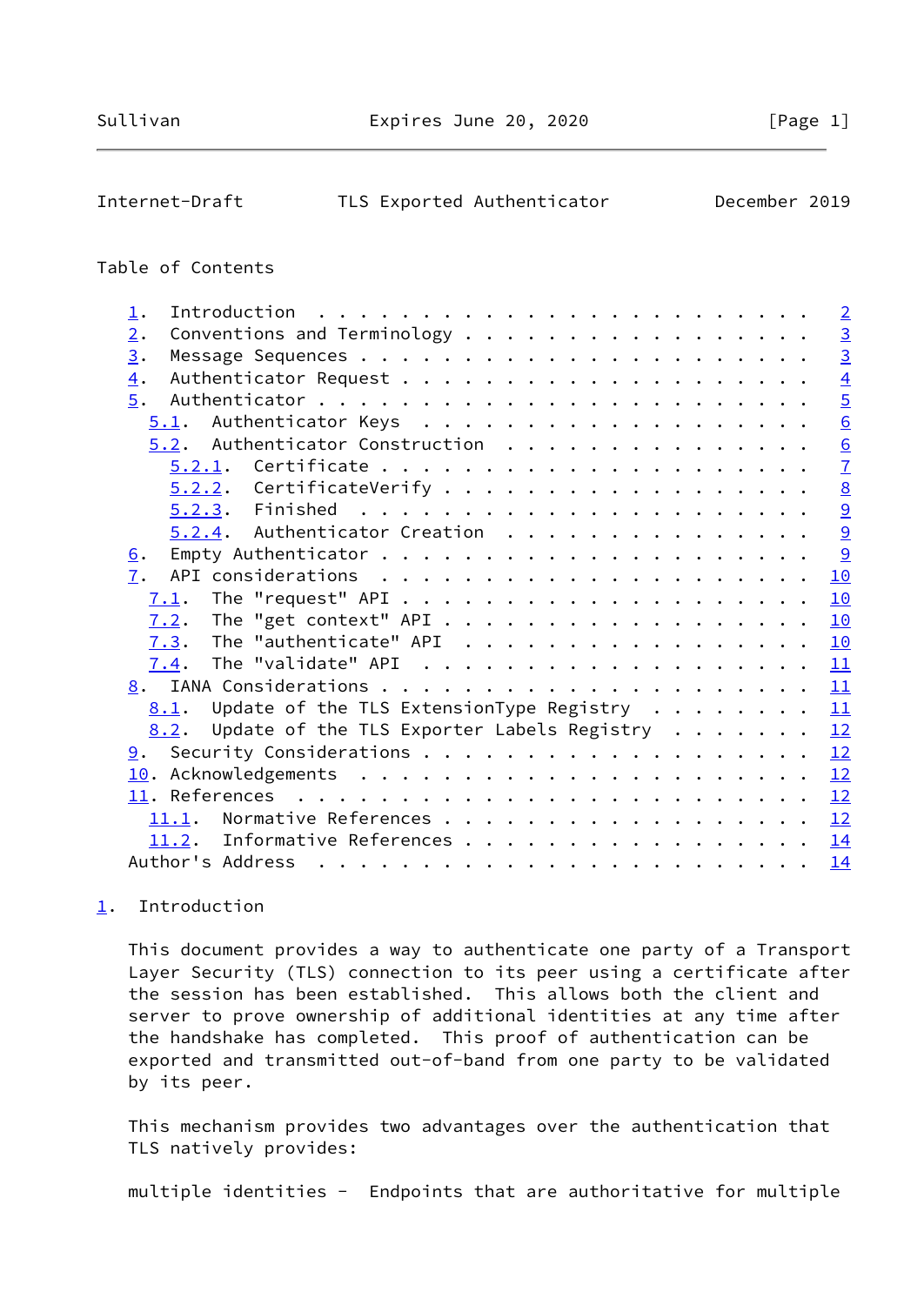identities - but do not have a single certificate that includes all of the identities - can authenticate additional identities over a single connection.

Sullivan **Expires June 20, 2020** [Page 2]

<span id="page-2-1"></span>Internet-Draft TLS Exported Authenticator December 2019

 spontaneous authentication - Endpoints can authenticate after a connection is established, in response to events in a higher-layer protocol, as well as integrating more context.

 Versions of TLS prior to TLS 1.3 used renegotiation as a way to enable post-handshake client authentication given an existing TLS connection. The mechanism described in this document may be used to replace the post-handshake authentication functionality provided by renegotiation. Unlike renegotiation, exported Authenticator-based post-handshake authentication does not require any changes at the TLS layer.

 Post-handshake authentication is defined in TLS 1.3, but it has the disadvantage of requiring additional state to be stored as part of the TLS state machine. Furthermore, the authentication boundaries of TLS 1.3 post-handshake authentication align with TLS record boundaries, which are often not aligned with the authentication boundaries of the higher-layer protocol. For example, multiplexed connection protocols like HTTP/2 [\[RFC7540](https://datatracker.ietf.org/doc/pdf/rfc7540)] do not have a notion of which TLS record a given message is a part of.

 Exported Authenticators are meant to be used as a building block for application protocols. Mechanisms such as those required to advertise support and handle authentication errors are not handled at the TLS layer.

 TLS (or DTLS) version 1.2 or later are REQUIRED to implement the mechanisms described in this document.

#### <span id="page-2-0"></span>[2](#page-2-0). Conventions and Terminology

 The key words "MUST", "MUST NOT", "REQUIRED", "SHALL", "SHALL NOT", "SHOULD", "SHOULD NOT", "RECOMMENDED", "NOT RECOMMENDED", "MAY", and "OPTIONAL" in this document are to be interpreted as described in [BCP](https://datatracker.ietf.org/doc/pdf/bcp14) [14](https://datatracker.ietf.org/doc/pdf/bcp14) [[RFC2119\]](https://datatracker.ietf.org/doc/pdf/rfc2119) [\[RFC8174](https://datatracker.ietf.org/doc/pdf/rfc8174)] when, and only when, they appear in all capitals, as shown here.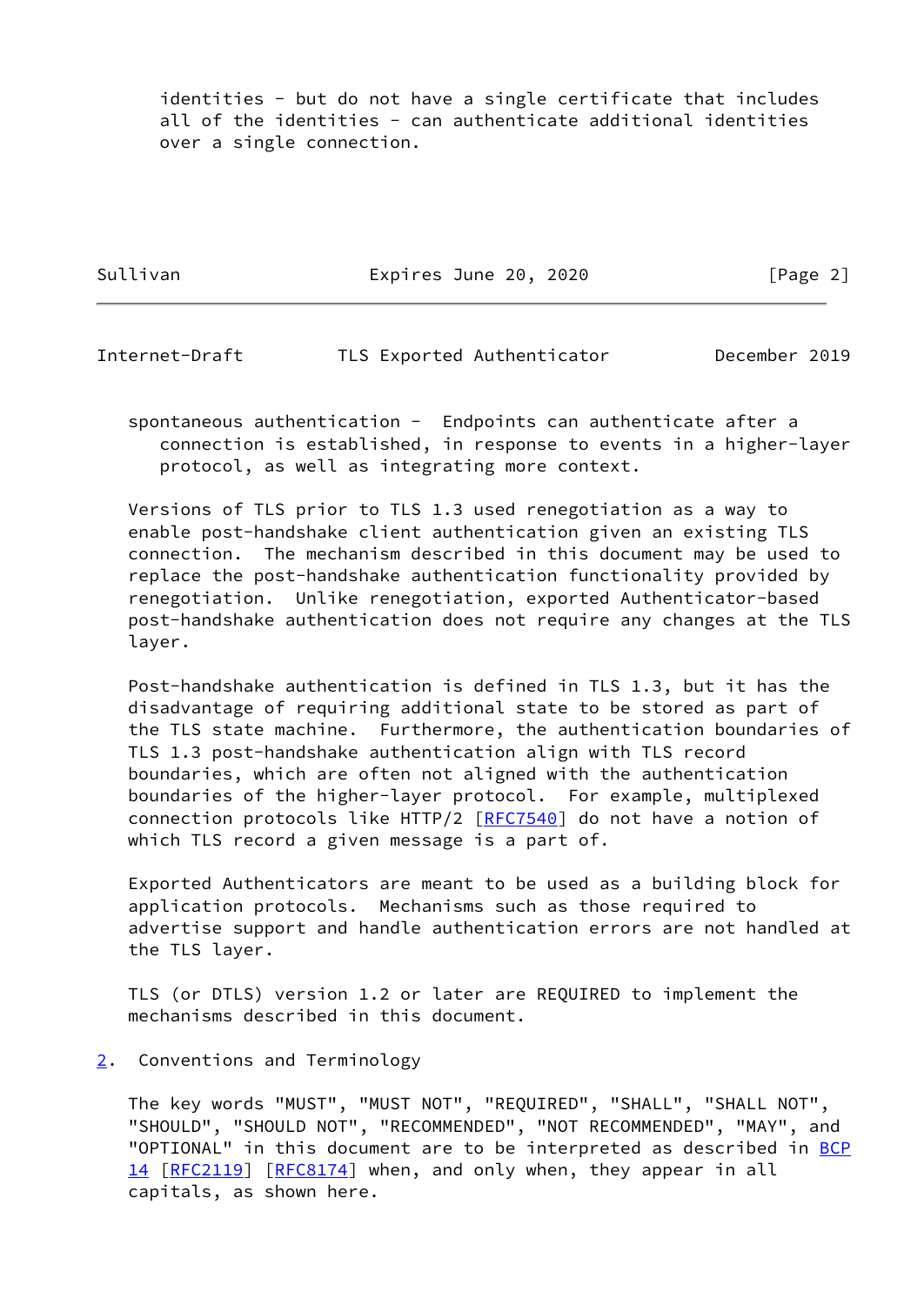<span id="page-3-0"></span>[3](#page-3-0). Message Sequences

 There are two types of messages defined in this document: Authenticator Requests and Authenticators. These can be combined in the following three sequences:

Client Authentication

- o Server generates Authenticator Request
- o Client generates Authenticator from Server's Authenticator Request

| Sullivan | Expires June 20, 2020 | [Page 3] |
|----------|-----------------------|----------|
|----------|-----------------------|----------|

<span id="page-3-2"></span>Internet-Draft TLS Exported Authenticator December 2019

o Server validates Client's Authenticator

Server Authentication

- o Client generates Authenticator Request
- o Server generates Authenticator from Client's Authenticator Request
- o Client validates Server's Authenticator

Spontaneous Server Authentication

- o Server generates Authenticator
- o Client validates Server's Authenticator
- <span id="page-3-1"></span>[4](#page-3-1). Authenticator Request

 The authenticator request is a structured message that can be created by either party of a TLS connection using data exported from that connection. It can be transmitted to the other party of the TLS connection at the application layer. The application layer protocol used to send the authenticator request SHOULD use TLS as its underlying transport to keep the request confidential. The application MAY use the existing TLS connection to transport the authenticator.

 An authenticator request message can be constructed by either the client or the server. Server-generated authenticator requests use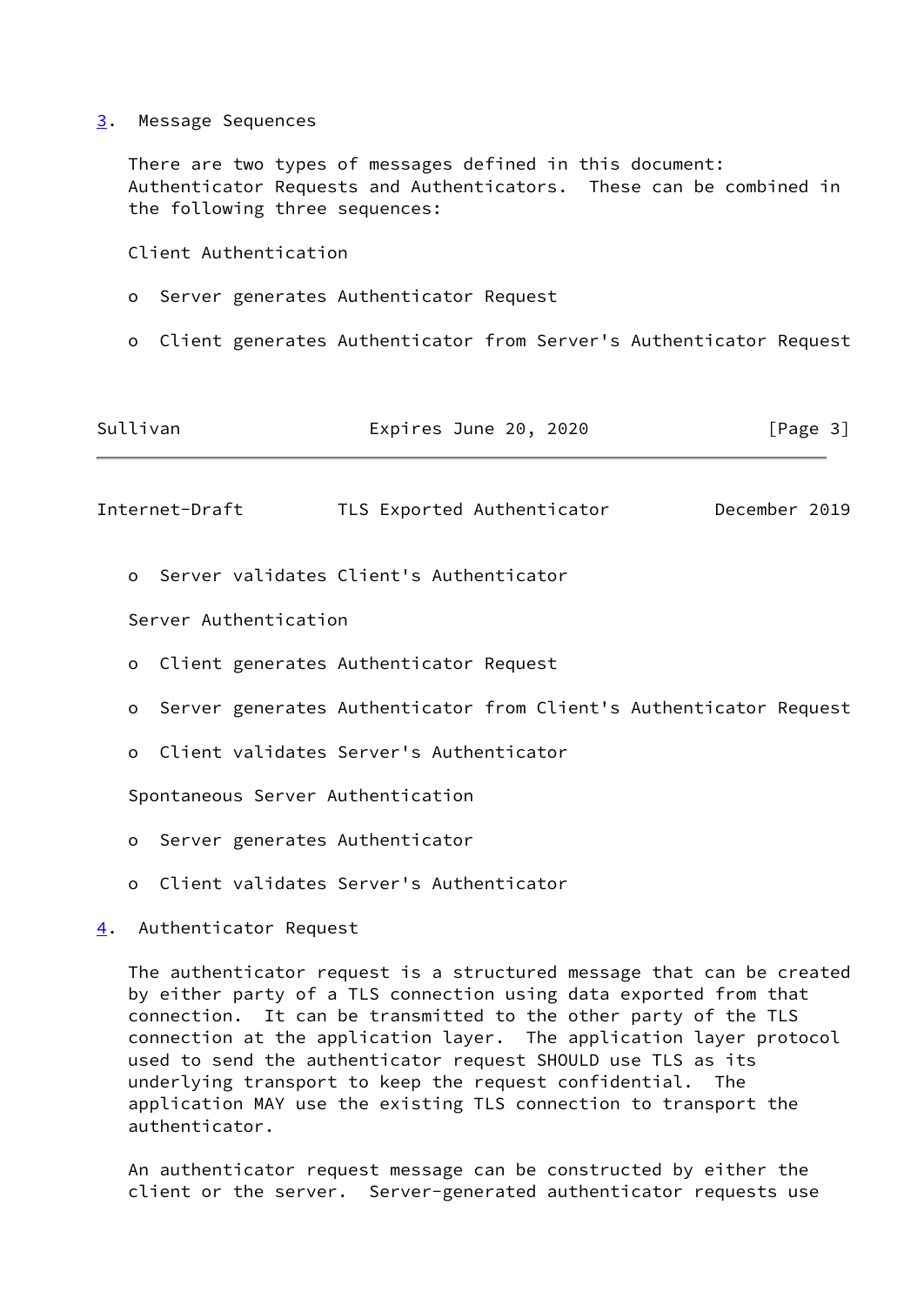the CertificateRequest message from Section 4.3.2 of [ILS13]. Client-generated authenticator requests use a new message, called the ClientCertificateRequest, which uses the same structure as CertificateRequest. These messages structures are used even if the TLS connection protocol is TLS 1.2.

 The CertificateRequest and ClientCertificateRequest messages are used to define the parameters in a request for an authenticator. These messages do not include any TLS framing and are not encrypted with a handshake key.

The structures are defined to be:

Sullivan **Expires June 20, 2020** [Page 4]

<span id="page-4-0"></span>

| Internet-Draft | TLS Exported Authenticator | December 2019 |  |
|----------------|----------------------------|---------------|--|
|                |                            |               |  |

 struct { opaque certificate\_request\_context<0..2^8-1>; Extension extensions<2..2^16-1>; } ClientCertificateRequest;

 struct { opaque certificate\_request\_context<0..2^8-1>; Extension extensions<2..2^16-1>; } CertificateRequest;

 certificate\_request\_context: An opaque string which identifies the certificate request and which will be echoed in the authenticator message. A certificate\_request\_context value MUST be unique for each authenticator request within the scope of a connection (preventing replay and context confusion). The certificate\_request\_context SHOULD be chosen to be unpredictable to the peer (e.g., by randomly generating it) in order to prevent an attacker who has temporary access to the peer's private key from pre-computing valid authenticators.

 extensions: The set of extensions allowed in the CertificateRequest structure are those defined in the TLS ExtensionType Values IANA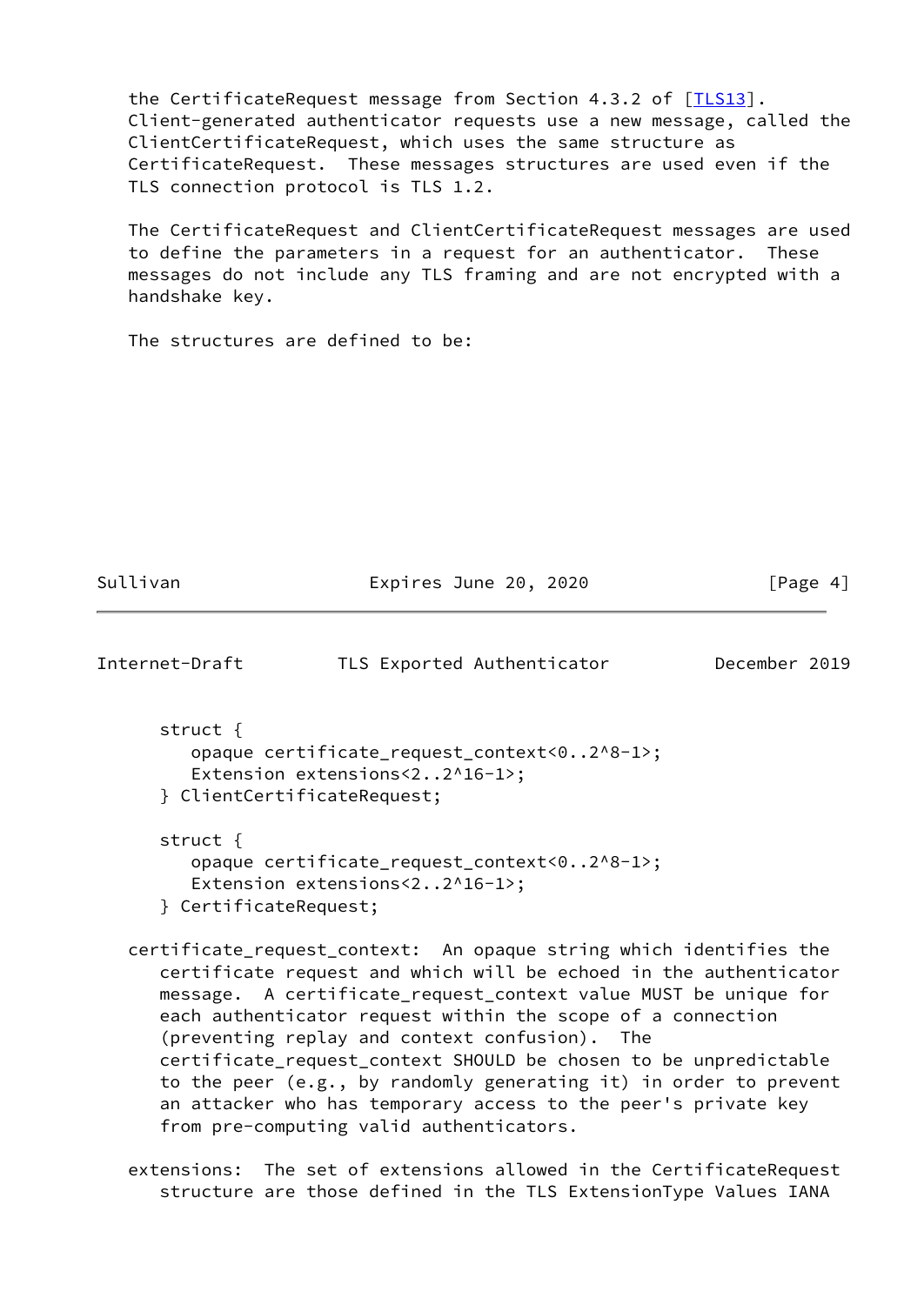registry containing CR in the TLS 1.3 column. The extensions allowed in the ClientCertificateRequest are those containing CR in the TLS 1.3 column, along with the server name [[RFC6066](https://datatracker.ietf.org/doc/pdf/rfc6066)] extension.

 The uniqueness requirements of the certificate\_request\_context apply only to CertificateRequest and ClientCertificateRequest messages that are used as part of authenticator requests. There is no impact if the value of a certificate\_request\_context used in an authenticator request matches the value of a certificate request context in the handshake or in a post-handshake message.

#### <span id="page-5-0"></span>[5](#page-5-0). Authenticator

 The authenticator is a structured message that can be exported from either party of a TLS connection. It can be transmitted to the other party of the TLS connection at the application layer. The application layer protocol used to send the authenticator SHOULD use TLS or a protocol with comparable security properties as its underlying transport to keep the certificate confidential. The application MAY use the existing TLS connection to transport the authenticator.

 An authenticator message can be constructed by either the client or the server given an established TLS connection, a certificate, and a corresponding private key. Clients MUST NOT send an authenticator

| Sullivan | Expires June 20, 2020 | [Page 5] |
|----------|-----------------------|----------|
|          |                       |          |

<span id="page-5-2"></span>Internet-Draft TLS Exported Authenticator December 2019

 without a preceding authenticator request; for servers an authenticator request is optional. For authenticators that do not correspond to authenticator requests, the certificate\_request\_context is chosen by the server.

<span id="page-5-1"></span>[5.1](#page-5-1). Authenticator Keys

 Each authenticator is computed using a Handshake Context and Finished MAC Key derived from the TLS connection. These values are derived using an exporter as described in [[RFC5705](https://datatracker.ietf.org/doc/pdf/rfc5705)] (for TLS 1.2) or Sec. 7.5 of [*ILS13*] (for TLS 1.3). For TLS 1.3, the exporter\_master\_secret MUST be used, not the early\_exporter\_master\_secret. These values use different labels depending on the role of the sender:

o The Handshake Context is an exporter value that is derived using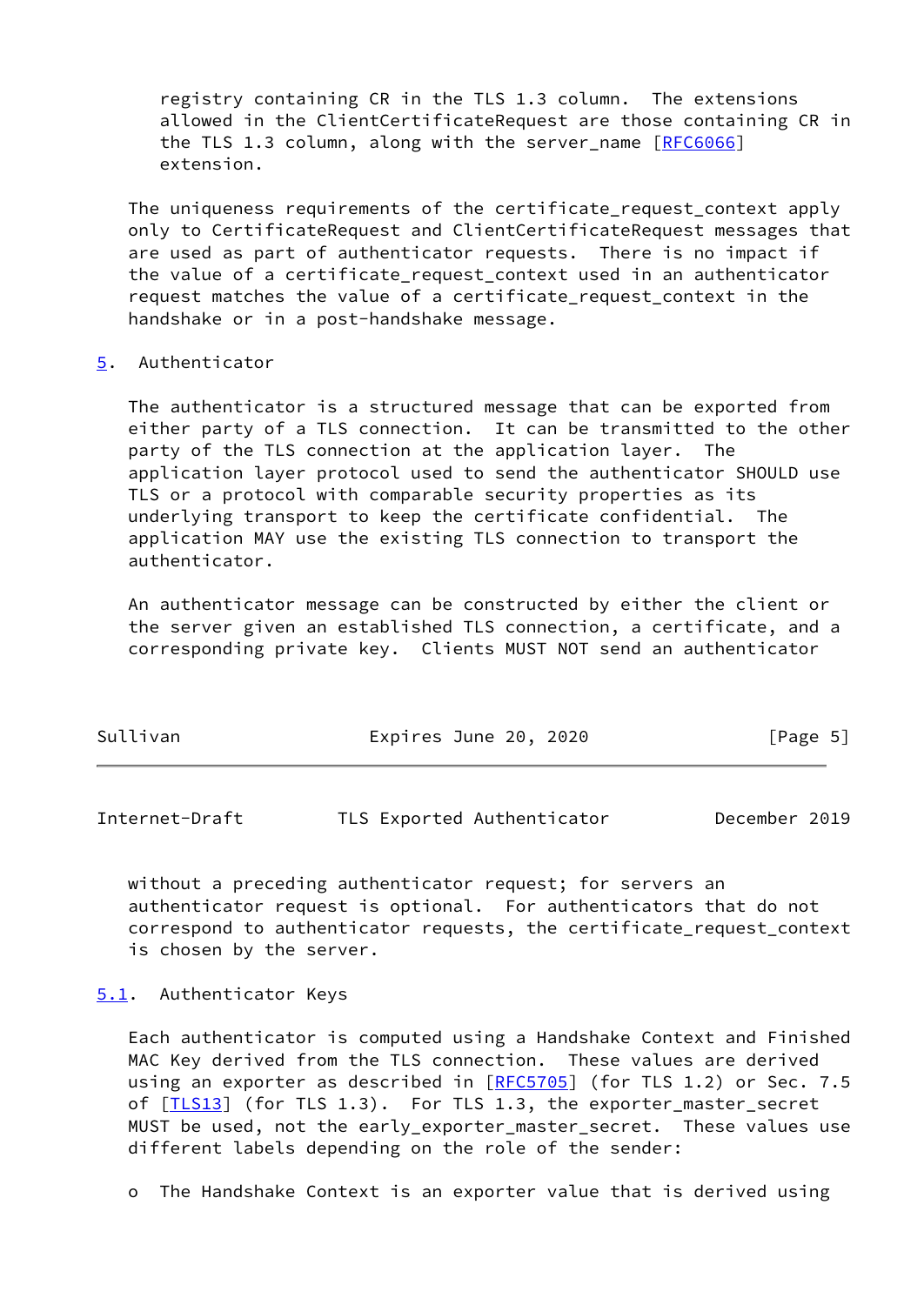the label "EXPORTER-client authenticator handshake context" or "EXPORTER-server authenticator handshake context" for authenticators sent by the client and server respectively.

 o The Finished MAC Key is an exporter value derived using the label "EXPORTER-client authenticator finished key" or "EXPORTER-server authenticator finished key" for authenticators sent by the client and server respectively.

 The context\_value used for the exporter is empty (zero length) for all four values. There is no need to include additional context information at this stage since the application-supplied context is included in the authenticator itself. The length of the exported value is equal to the length of the output of the hash function selected in TLS for the pseudorandom function (PRF). Exported authenticators cannot be used with cipher suites that do not use the TLS PRF and have not defined a hash function for this purpose. This hash is referred to as the authenticator hash.

 To avoid key synchronization attacks, Exported Authenticators MUST NOT be generated or accepted on TLS 1.2 connectons that did not negotiate the extended master secret [\[RFC7627](https://datatracker.ietf.org/doc/pdf/rfc7627)].

<span id="page-6-0"></span>[5.2](#page-6-0). Authenticator Construction

 An authenticator is formed from the concatenation of TLS 1.3 [\[TLS13\]](#page-14-2) Certificate, CertificateVerify, and Finished messages.

 If the peer creating the certificate\_request\_context has already created or correctly validated an authenticator with the same value, then no authenticator should be constructed. If there is no authenticator request, the extensions are chosen from those presented

| Sullivan | Expires June 20, 2020 | [Page 6] |
|----------|-----------------------|----------|
|          |                       |          |

<span id="page-6-1"></span>Internet-Draft TLS Exported Authenticator December 2019

 in the TLS handshake's ClientHello. Only servers can provide an authenticator without a corresponding request.

 ClientHello extensions are used to determine permissible extensions in the Certificate message. This follows the general model for extensions in TLS in which extensions can only be included as part of a Certificate message if they were previously sent as part of a CertificateRequest message or ClientHello message, to ensure that the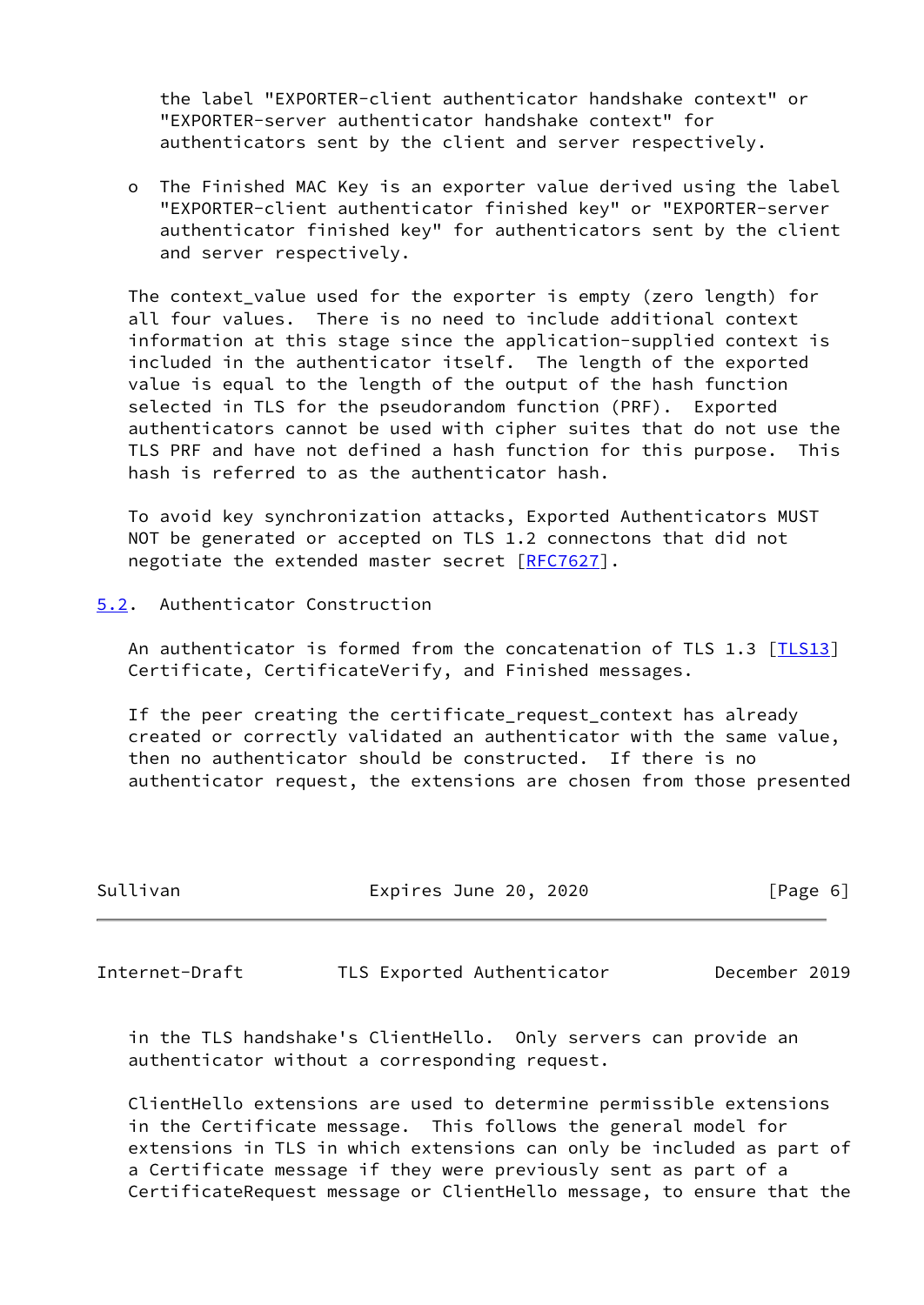recipient will be able to process such extensions.

#### <span id="page-7-0"></span>[5.2.1](#page-7-0). Certificate

 The Certificate message contains the certificate to be used for authentication and any supporting certificates in the chain. This structure is defined in [\[TLS13](#page-14-2)], Section 4.4.2.

 The certificate message contains an opaque string called certificate\_request\_context, which is extracted from the authenticator request if present. If no authenticator request is provided, the certificate\_request\_context can be chosen arbitrarily but MUST be unique within the scope of the connection and be unpredictable to the peer.

 The certificates chosen in the Certificate message MUST conform to the requirements of a Certificate message in the negotiated version of TLS. In particular, the certificate chain MUST be valid for the a signature algorithms indicated by the peer in the "signature algorithms" and "signature algorithms cert" extension, as described in Section 4.2.3 of [ILS13] for TLS 1.3 or the "signature\_algorithms" extension from Sections 7.4.2 and 7.4.6 of [\[RFC5246](https://datatracker.ietf.org/doc/pdf/rfc5246)] for TLS 1.2.

 In addition to "signature\_algorithms" and "signature\_algorithms\_cert", the "server\_name" [\[RFC6066](https://datatracker.ietf.org/doc/pdf/rfc6066)], "certificate\_authorities" (Section 4.2.4. of [\[TLS13\]](#page-14-2)), and "oid\_filters" (Section 4.2.5. of [*ILS13*]) extensions are used to guide certificate selection.

Only the X509 certificate type defined in [[TLS13\]](#page-14-2) is supported. Alternative certificate formats such as [\[RFC7250](https://datatracker.ietf.org/doc/pdf/rfc7250)] Raw Public Keys are not supported in this version of the specification and their use in this context has not yet been analysed.

 If an authenticator request was provided, the Certificate message MUST contain only extensions present in the authenticator request. Otherwise, the Certificate message MUST contain only extensions present in the TLS handshake. Unrecognized extensions in the authenticator request MUST be ignored.

| Sullivan | Expires June 20, 2020 | [Page 7] |
|----------|-----------------------|----------|
|          |                       |          |

<span id="page-7-2"></span><span id="page-7-1"></span>

| Internet-Draft |  | TLS Exported Authenticator | December 2019 |  |
|----------------|--|----------------------------|---------------|--|
|                |  |                            |               |  |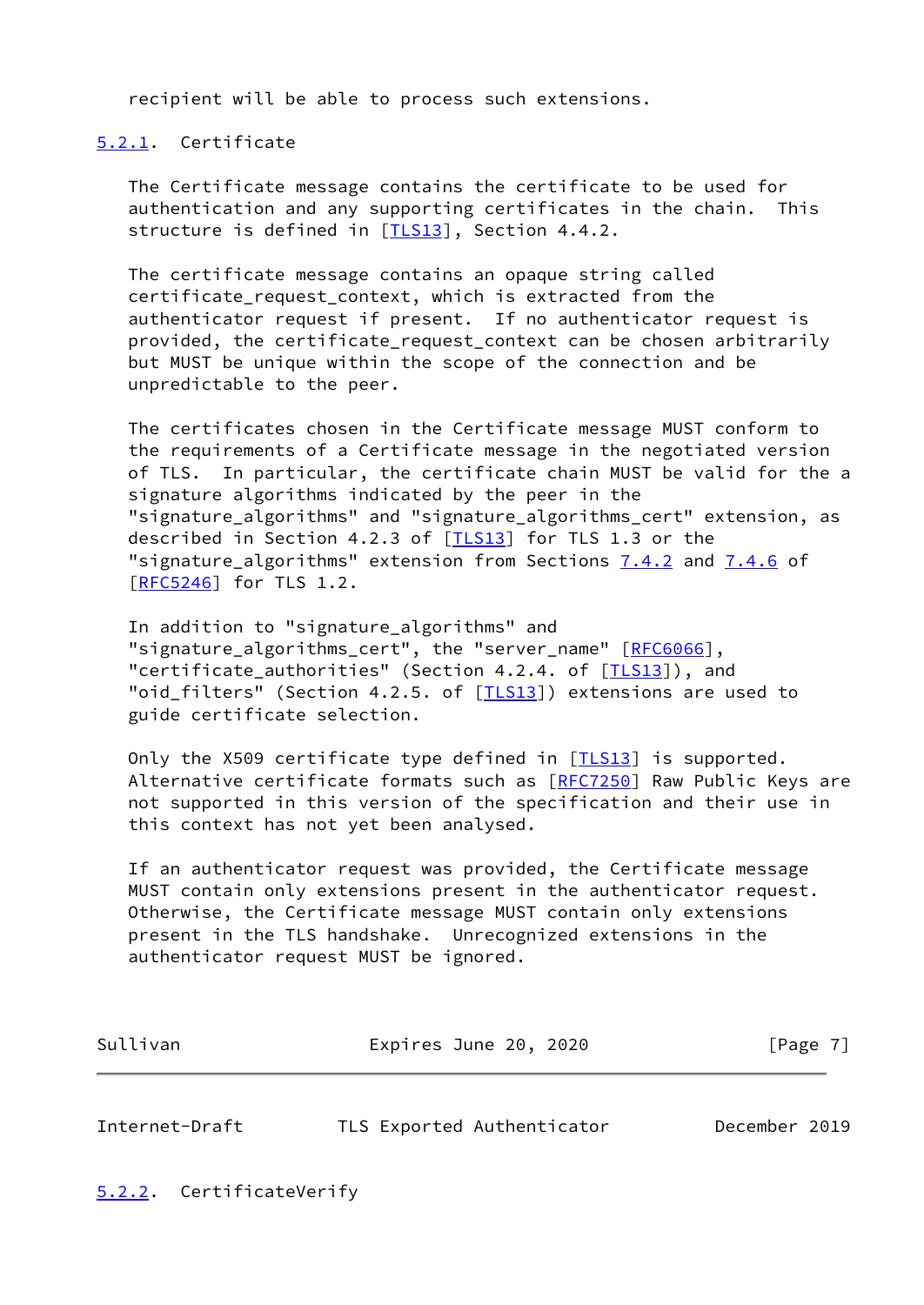This message is used to provide explicit proof that an endpoint possesses the private key corresponding to its certificate. The definition for TLS 1.3 is:

 struct { SignatureScheme algorithm; opaque signature<0..2^16-1>; } CertificateVerify;

 The algorithm field specifies the signature algorithm used (see Section 4.2.3 of [*TLS13*] for the definition of this field). The signature is a digital signature using that algorithm.

 The signature scheme MUST be a valid signature scheme for TLS 1.3. This excludes all RSASSA-PKCS1-v1\_5 algorithms and combinations of ECDSA and hash algorithms that are not supported in TLS 1.3.

 If an authenticator request is present, the signature algorithm MUST be chosen from one of the signature schemes present in the authenticator request. Otherwise, the signature algorithm used should be chosen from the "signature\_algorithms" sent by the peer in the ClientHello of the TLS handshake. If there are no available signature algorithms, then no authenticator should be constructed.

 The signature is computed using the chosen signature scheme over the concatenation of:

- o A string that consists of octet 32 (0x20) repeated 64 times
- o The context string "Exported Authenticator" (which is not NULL terminated)
- o A single 0 byte which serves as the separator
- o The hashed authenticator transcript

 The authenticator transcript is the hash of the concatenated Handshake Context, authenticator request (if present), and Certificate message:

Hash(Handshake Context || authenticator request || Certificate)

Where Hash is the authenticator hash defined in  $section 4.1$ . If the authenticator request is not present, it is omitted from this construction (that is, it is zero length).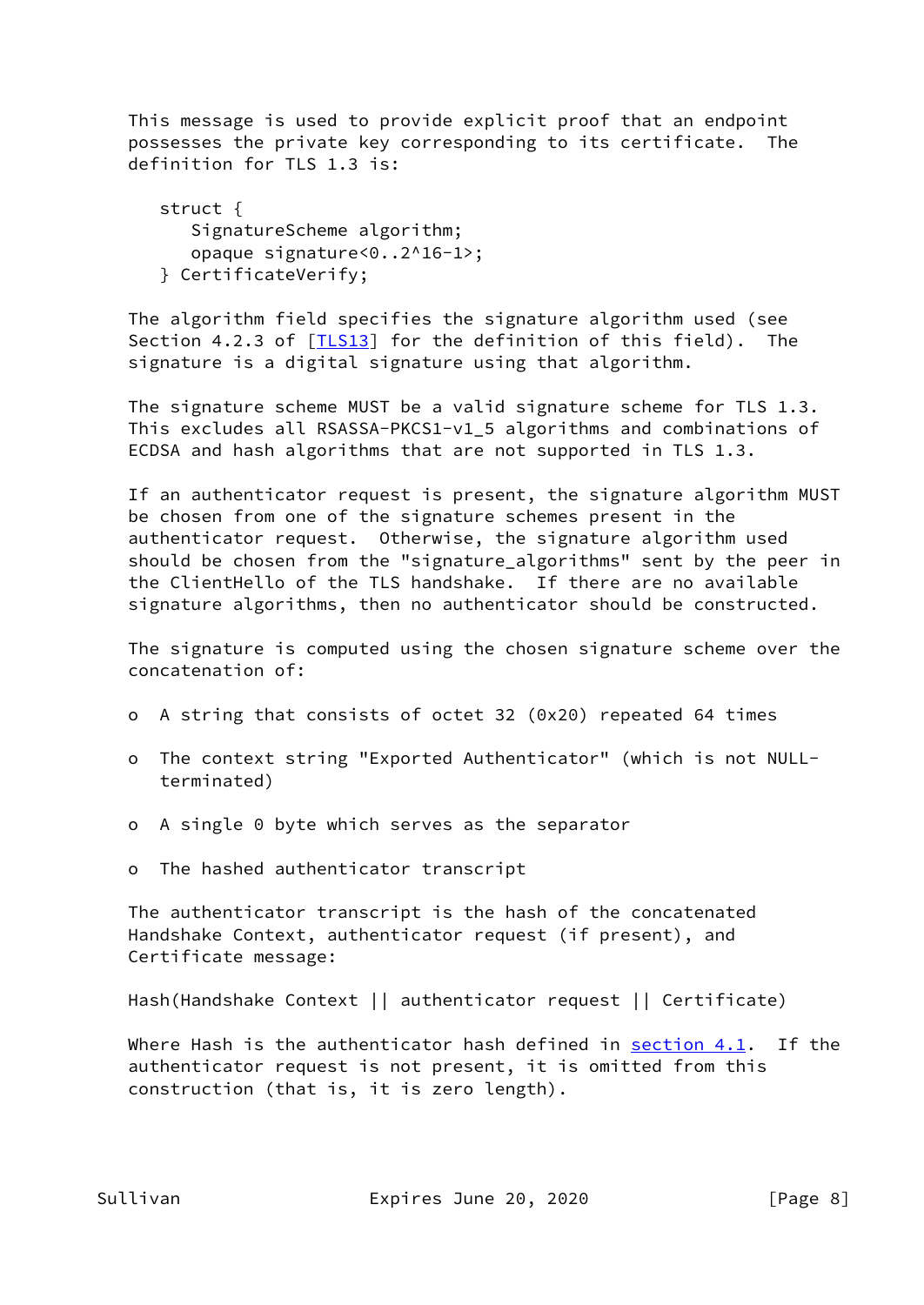<span id="page-9-1"></span> If the party that generates the exported authenticator does so with a different connection than the party that is validating it, then the Handshake Context will not match, resulting in a CertificateVerify message that does not validate. This includes situations in which the application data is sent via TLS-terminating proxy. Given a failed CertificateVerify validation, it may be helpful for the application to confirm that both peers share the same connection using a value derived from the connection secrets before taking a user-visible action.

#### <span id="page-9-0"></span>[5.2.3](#page-9-0). Finished

A HMAC [\[HMAC](#page-13-3)] over the hashed authenticator transcript, which is the concatenated Handshake Context, authenticator request (if present), Certificate, and CertificateVerify. The HMAC is computed using the authenticator hash, using the Finished MAC Key as a key.

 Finished = HMAC(Finished MAC Key, Hash(Handshake Context || authenticator request || Certificate || CertificateVerify))

#### <span id="page-9-2"></span>[5.2.4](#page-9-2). Authenticator Creation

 An endpoint constructs an authenticator by serializing the Certificate, CertificateVerify, and Finished as TLS handshake messages and concatenating the octets:

Certificate || CertificateVerify || Finished

 An authenticator is valid if the CertificateVerify message is correctly constructed given the authenticator request (if used) and the Finished message matches the expected value. When validating an authenticator, a constant-time comparison SHOULD be used.

<span id="page-9-3"></span>[6](#page-9-3). Empty Authenticator

 If, given an authenticator request, the endpoint does not have an appropriate certificate or does not want to return one, it constructs an authenticated refusal called an empty authenticator. This is a Finished message sent without a Certificate or CertificateVerify. This message is an HMAC over the hashed authenticator transcript with a Certificate message containing no CertificateEntries and the CertificateVerify message omitted. The HMAC is computed using the authenticator hash, using the Finished MAC Key as a key. This message does not include any TLS framing.

Finished = HMAC(Finished MAC Key, Hash(Handshake Context ||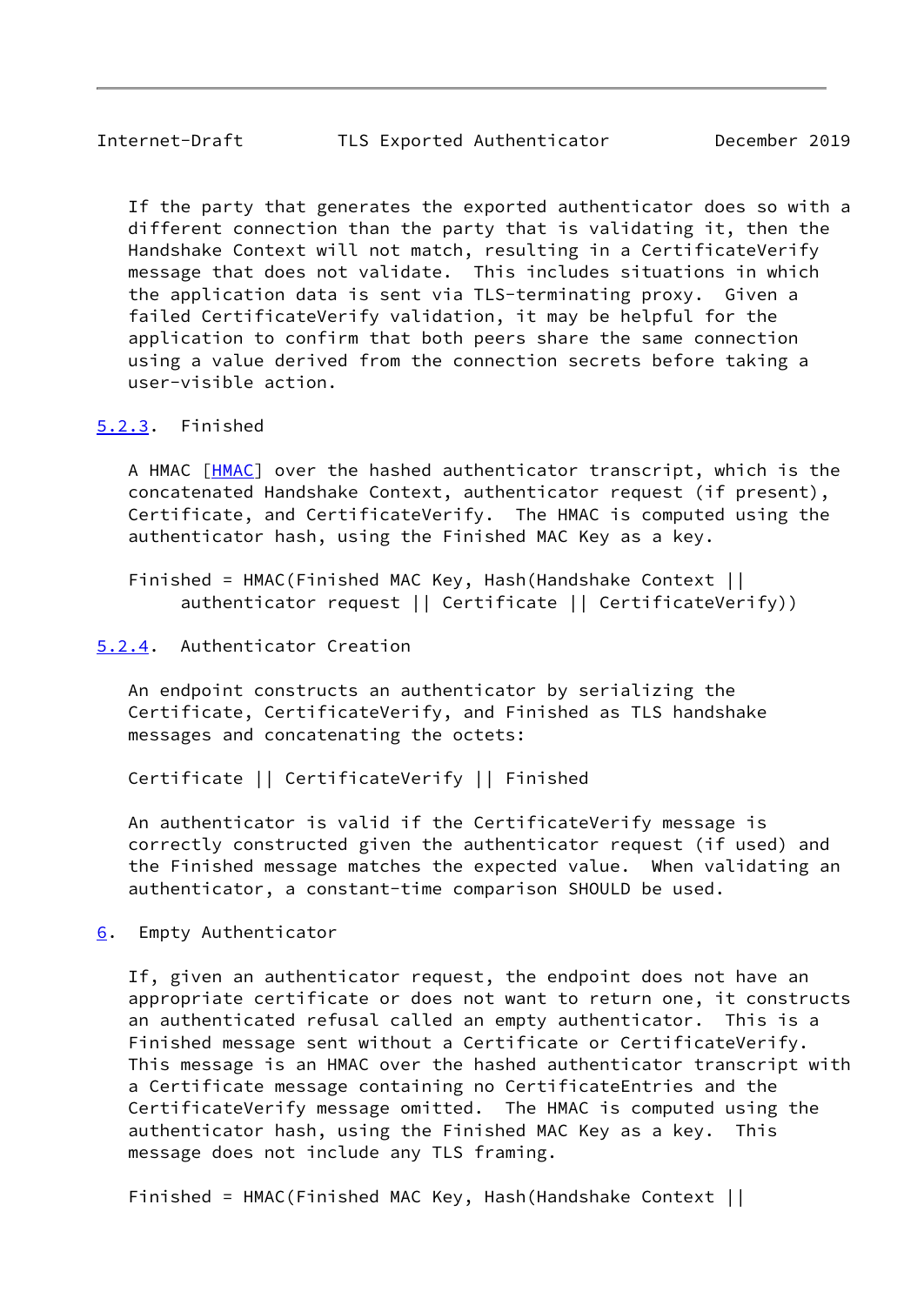authenticator request || Certificate))

Sullivan **Expires June 20, 2020** [Page 9]

<span id="page-10-1"></span>Internet-Draft TLS Exported Authenticator December 2019

#### <span id="page-10-0"></span>[7](#page-10-0). API considerations

 The creation and validation of both authenticator requests and authenticators SHOULD be implemented inside the TLS library even if it is possible to implement it at the application layer. TLS implementations supporting the use of exported authenticators SHOULD provide application programming interfaces by which clients and servers may request and verify exported authenticator messages.

 Notwithstanding the success conditions described below, all APIs MUST fail if:

- o the connection uses a TLS version of 1.1 or earlier, or
- o the connection is TLS 1.2 and the extended master secret extension [[RFC7627\]](https://datatracker.ietf.org/doc/pdf/rfc7627) was not negotiated

 The following sections describes APIs that are considered necessary to implement exported authenticators. These are informative only.

<span id="page-10-2"></span>[7.1](#page-10-2). The "request" API

The "request" API takes as input:

- o certificate\_request\_context (from 0 to 255 bytes)
- o set of extensions to include (this MUST include signature\_algorithms)

 It returns an authenticator request, which is a sequence of octets that comprises a CertificateRequest or ClientCertificateRequest message.

<span id="page-10-3"></span>[7.2](#page-10-3). The "get context" API

The "get context" API takes as input:

o authenticator or authenticator request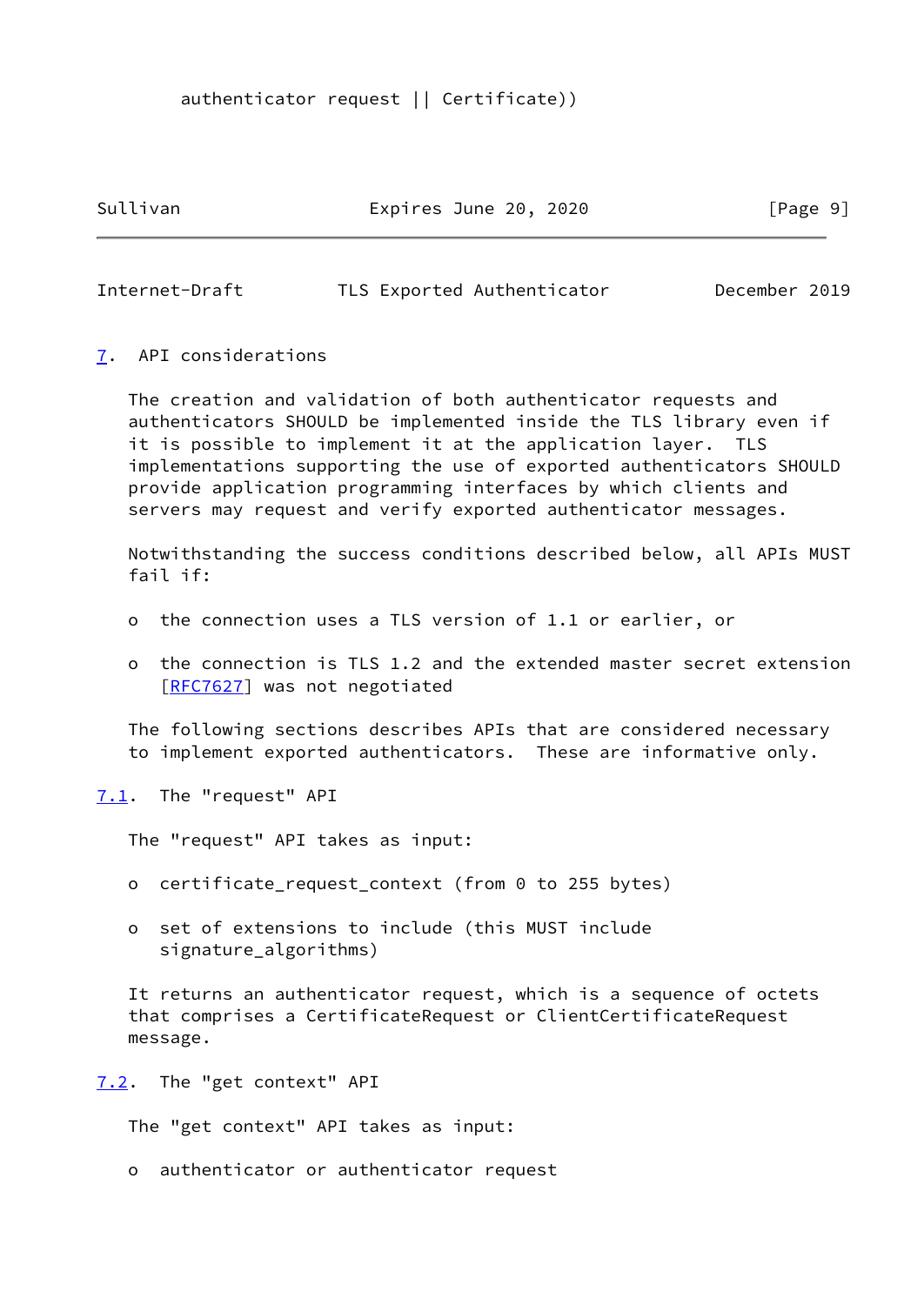It returns the certificate\_request\_context.

<span id="page-11-0"></span>[7.3](#page-11-0). The "authenticate" API

The "authenticate" API takes as input:

o a reference to an active connection

#### Sullivan **Expires June 20, 2020** [Page 10]

<span id="page-11-2"></span>Internet-Draft TLS Exported Authenticator December 2019

- o a set of certificate chains and associated extensions (OCSP, SCT, etc.)
- o a signer (either the private key associated with the certificate, or interface to perform private key operations) for each chain
- o an authenticator request or certificate\_request\_context (from 0 to 255 bytes)

 It returns either the exported authenticator or an empty authenticator as a sequence of octets. It is RECOMMENDED that the logic for selecting the certificates and extensions to include in the exporter is implemented in the TLS library. Implementing this in the TLS library lets the implementer take advantage of existing extension and certificate selection logic and more easily remember which extensions were sent in the ClientHello.

 It is also possible to implement this API outside of the TLS library using TLS exporters. This may be preferable in cases where the application does not have access to a TLS library with these APIs or when TLS is handled independently of the application layer protocol.

<span id="page-11-1"></span>[7.4](#page-11-1). The "validate" API

The "validate" API takes as input:

- o a reference to an active connection
- o an optional authenticator request
- o an authenticator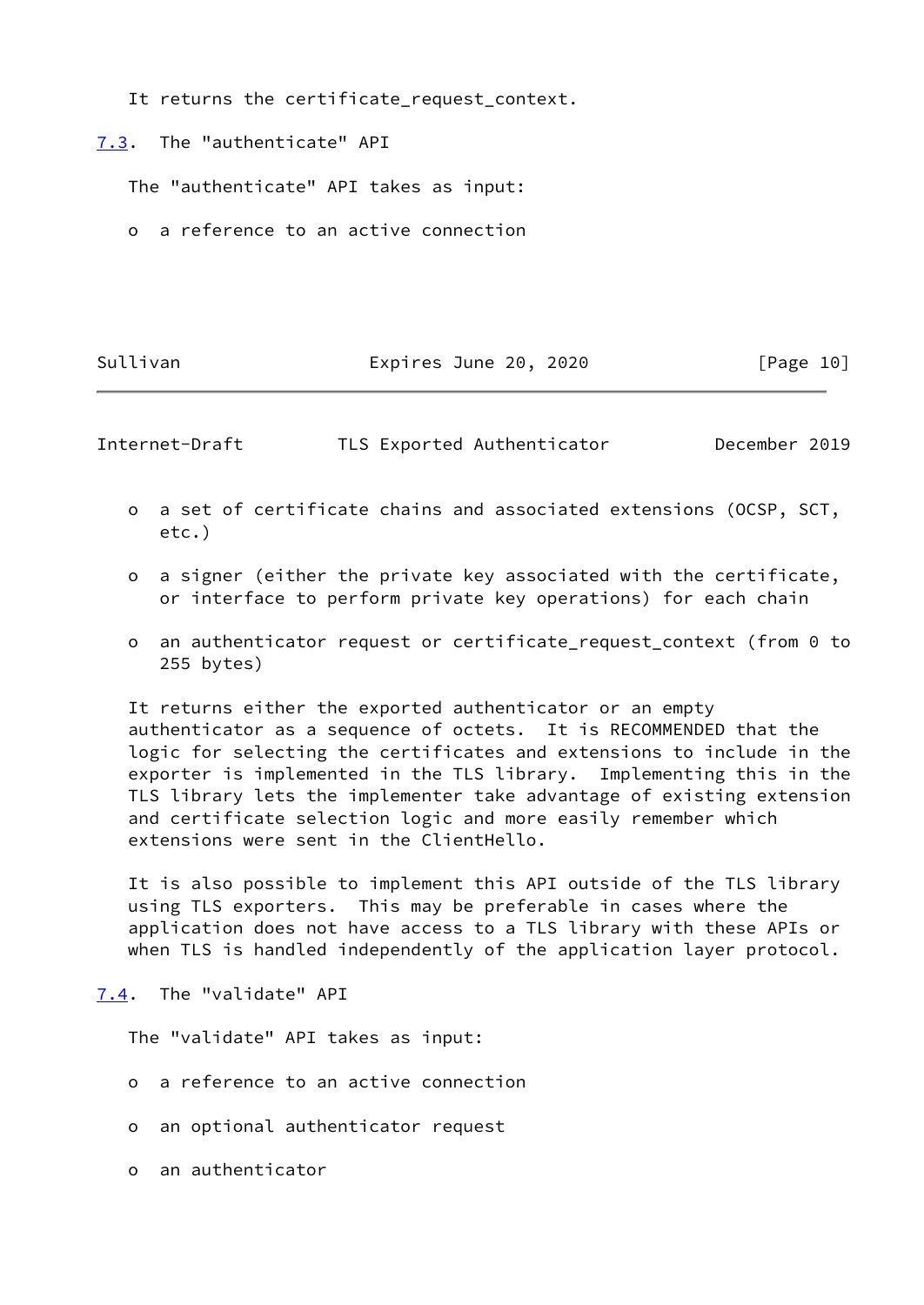It returns the certificate chain and extensions and a status to indicate whether the authenticator is valid or not. If the authenticator was empty - that is, it did not contain a certificate the certificate chain will contain no certificates. The API SHOULD return a failure if the certificate request context of the authenticator was used in a previously validated authenticator. Well-formed empty authenticators are returned as valid.

- <span id="page-12-0"></span>[8](#page-12-0). IANA Considerations
- <span id="page-12-1"></span>[8.1](#page-12-1). Update of the TLS ExtensionType Registry

 IANA is requested to update the entry for server\_name(0) in the registry for ExtensionType (defined in [*ILS13*]) by replacing the value in the "TLS 1.3" column with the value "CH, EE, CR".

| Sullivan | Expires June 20, 2020 | [Page 11] |
|----------|-----------------------|-----------|
|----------|-----------------------|-----------|

<span id="page-12-3"></span>

| Internet-Draft |  | TLS Exported Authenticator | December 2019 |  |
|----------------|--|----------------------------|---------------|--|
|                |  |                            |               |  |

<span id="page-12-2"></span>[8.2](#page-12-2). Update of the TLS Exporter Labels Registry

 IANA is requested to add the following entries to the registry for Exporter Labels (defined in [\[RFC5705](https://datatracker.ietf.org/doc/pdf/rfc5705)]): "EXPORTER-server authenticator handshake context", "EXPORTER-client authenticator finished key" and "EXPORTER-server authenticator finished key".

<span id="page-12-4"></span>[9](#page-12-4). Security Considerations

 The Certificate/Verify/Finished pattern intentionally looks like the TLS 1.3 pattern which now has been analyzed several times. For example, [\[SIGMAC](#page-14-3)] presents a relevant framework for analysis.

 Authenticators are independent and unidirectional. There is no explicit state change inside TLS when an authenticator is either created or validated. The application in possession of a validated authenticator can rely on any semantics associated with data in the certificate\_request\_context.

- o This property makes it difficult to formally prove that a server is jointly authoritative over multiple certificates, rather than individually authoritative over each.
- o There is no indication in the TLS layer about which point in time an authenticator was computed. Any feedback about the time of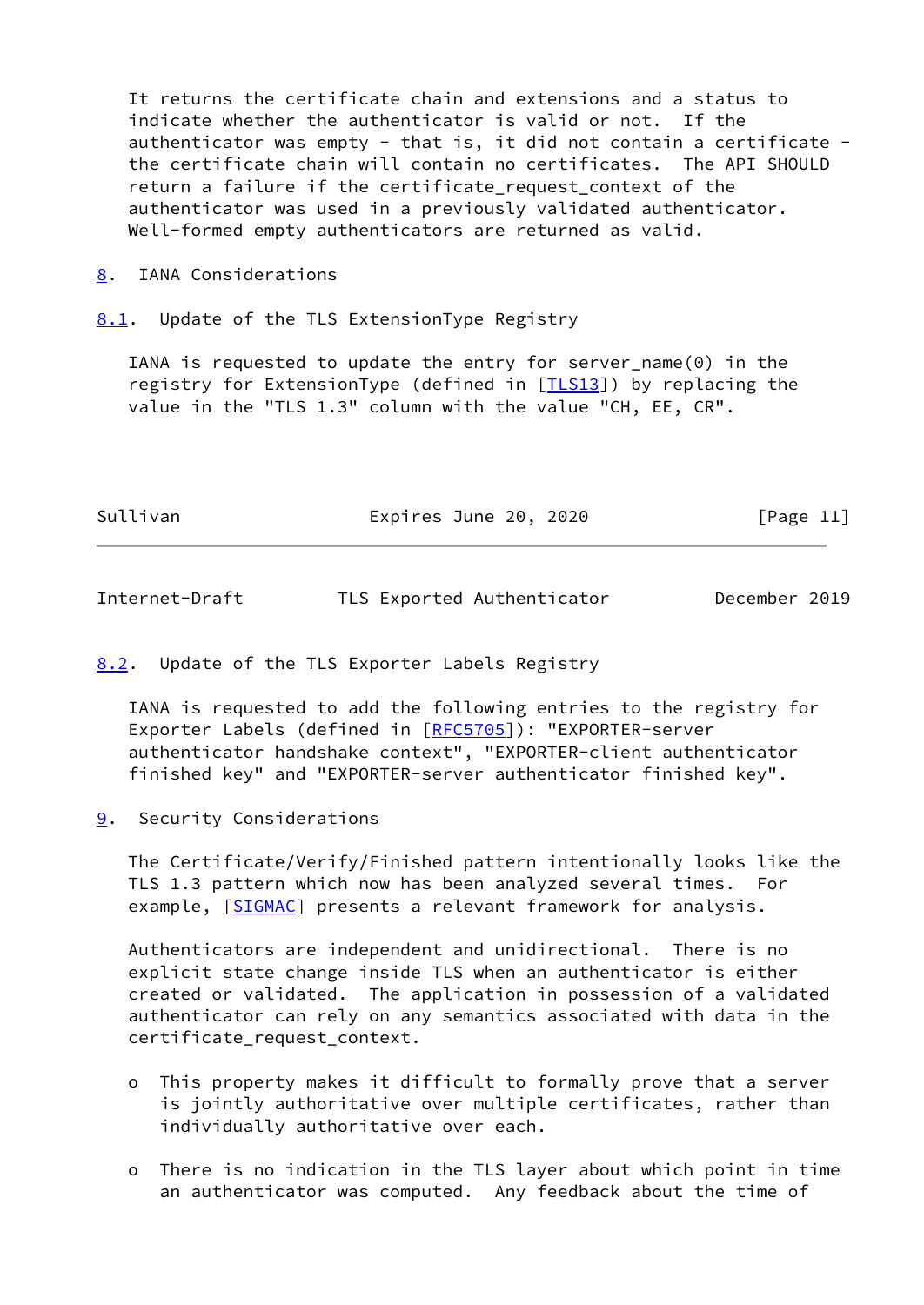creation or validation of the authenticator should be tracked as part of the application layer semantics if required.

 The signatures generated with this API cover the context string "Exported Authenticator" and therefore cannot be transplanted into other protocols.

<span id="page-13-0"></span>[10.](#page-13-0) Acknowledgements

 Comments on this proposal were provided by Martin Thomson. Suggestions for **Section 9** were provided by Karthikeyan Bhargavan.

- <span id="page-13-1"></span>[11.](#page-13-1) References
- <span id="page-13-3"></span><span id="page-13-2"></span>[11.1](#page-13-2). Normative References
	- [HMAC] Krawczyk, H., Bellare, M., and R. Canetti, "HMAC: Keyed- Hashing for Message Authentication", [RFC 2104](https://datatracker.ietf.org/doc/pdf/rfc2104), DOI 10.17487/RFC2104, February 1997, <[https://www.rfc-editor.org/info/rfc2104>](https://www.rfc-editor.org/info/rfc2104).

|  | Sullivan |  |
|--|----------|--|
|  |          |  |

Expires June 20, 2020  $[Page 12]$ 

- Internet-Draft TLS Exported Authenticator December 2019
	- [RFC2119] Bradner, S., "Key words for use in RFCs to Indicate Requirement Levels", [BCP 14](https://datatracker.ietf.org/doc/pdf/bcp14), [RFC 2119](https://datatracker.ietf.org/doc/pdf/rfc2119), DOI 10.17487/RFC2119, March 1997, <[https://www.rfc-editor.org/info/rfc2119>](https://www.rfc-editor.org/info/rfc2119).
	- [RFC5246] Dierks, T. and E. Rescorla, "The Transport Layer Security (TLS) Protocol Version 1.2", [RFC 5246](https://datatracker.ietf.org/doc/pdf/rfc5246), DOI 10.17487/RFC5246, August 2008, <[https://www.rfc-editor.org/info/rfc5246>](https://www.rfc-editor.org/info/rfc5246).
	- [RFC5705] Rescorla, E., "Keying Material Exporters for Transport Layer Security (TLS)", [RFC 5705](https://datatracker.ietf.org/doc/pdf/rfc5705), DOI 10.17487/RFC5705, March 2010, [<https://www.rfc-editor.org/info/rfc5705](https://www.rfc-editor.org/info/rfc5705)>.
	- [RFC6066] Eastlake 3rd, D., "Transport Layer Security (TLS) Extensions: Extension Definitions", [RFC 6066,](https://datatracker.ietf.org/doc/pdf/rfc6066) DOI 10.17487/RFC6066, January 2011, <[https://www.rfc-editor.org/info/rfc6066>](https://www.rfc-editor.org/info/rfc6066).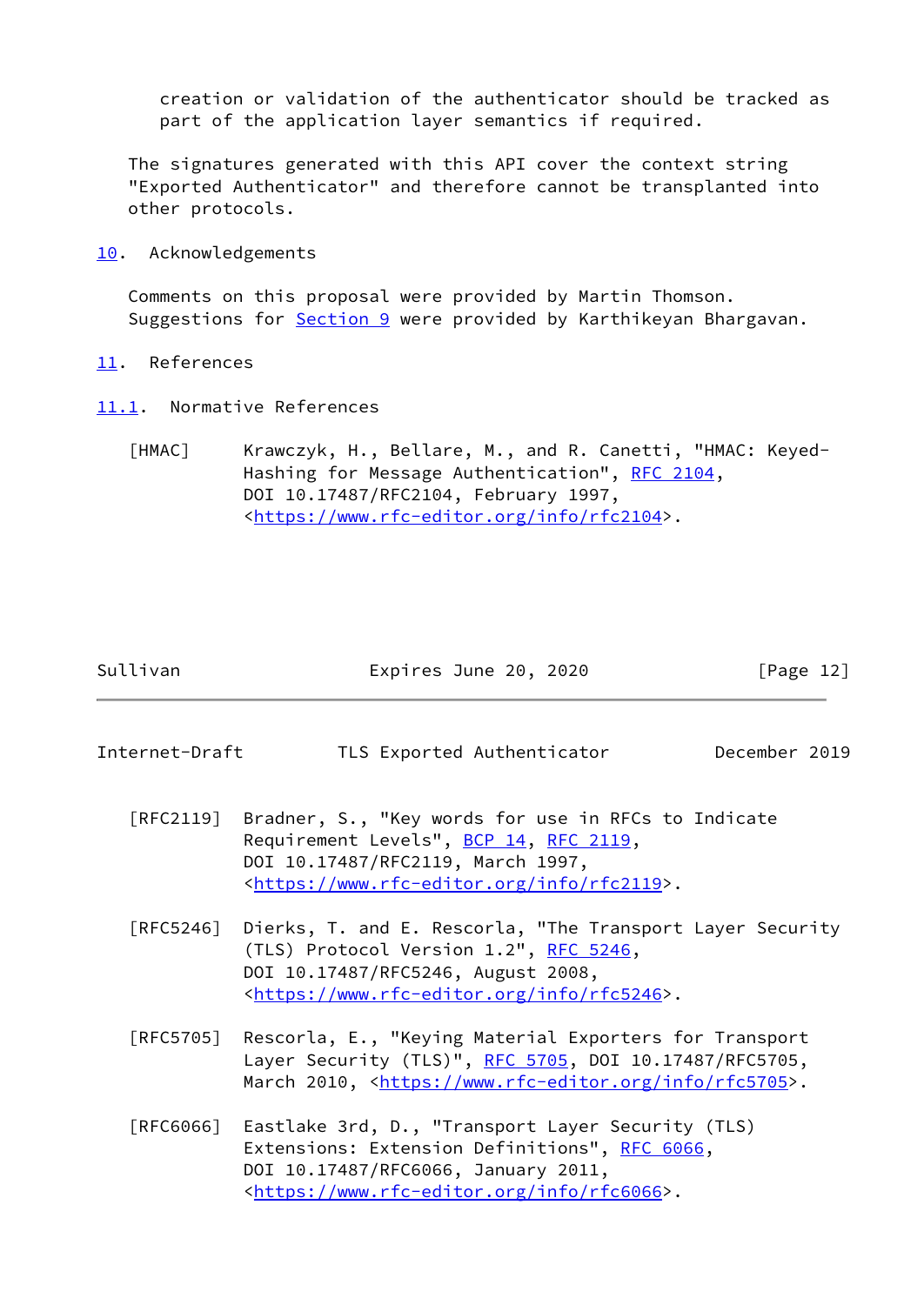- [RFC7250] Wouters, P., Ed., Tschofenig, H., Ed., Gilmore, J., Weiler, S., and T. Kivinen, "Using Raw Public Keys in Transport Layer Security (TLS) and Datagram Transport Layer Security (DTLS)", [RFC 7250,](https://datatracker.ietf.org/doc/pdf/rfc7250) DOI 10.17487/RFC7250, June 2014, <<https://www.rfc-editor.org/info/rfc7250>>.
- [RFC7540] Belshe, M., Peon, R., and M. Thomson, Ed., "Hypertext Transfer Protocol Version 2 (HTTP/2)", [RFC 7540](https://datatracker.ietf.org/doc/pdf/rfc7540), DOI 10.17487/RFC7540, May 2015, <[https://www.rfc-editor.org/info/rfc7540>](https://www.rfc-editor.org/info/rfc7540).
- [RFC7627] Bhargavan, K., Ed., Delignat-Lavaud, A., Pironti, A., Langley, A., and M. Ray, "Transport Layer Security (TLS) Session Hash and Extended Master Secret Extension", [RFC 7627,](https://datatracker.ietf.org/doc/pdf/rfc7627) DOI 10.17487/RFC7627, September 2015, <[https://www.rfc-editor.org/info/rfc7627>](https://www.rfc-editor.org/info/rfc7627).
- [RFC8174] Leiba, B., "Ambiguity of Uppercase vs Lowercase in [RFC](https://datatracker.ietf.org/doc/pdf/rfc2119) [2119](https://datatracker.ietf.org/doc/pdf/rfc2119) Key Words", [BCP 14](https://datatracker.ietf.org/doc/pdf/bcp14), [RFC 8174,](https://datatracker.ietf.org/doc/pdf/rfc8174) DOI 10.17487/RFC8174, May 2017, [<https://www.rfc-editor.org/info/rfc8174](https://www.rfc-editor.org/info/rfc8174)>.
- <span id="page-14-2"></span> [TLS13] Rescorla, E., "The Transport Layer Security (TLS) Protocol Version 1.3", [RFC 8446](https://datatracker.ietf.org/doc/pdf/rfc8446), DOI 10.17487/RFC8446, August 2018, <[https://www.rfc-editor.org/info/rfc8446>](https://www.rfc-editor.org/info/rfc8446).

|  | Sullivan |  |
|--|----------|--|

Expires June 20, 2020  $[Page 13]$ 

<span id="page-14-1"></span>Internet-Draft TLS Exported Authenticator December 2019

<span id="page-14-0"></span>[11.2](#page-14-0). Informative References

<span id="page-14-3"></span> [SIGMAC] Krawczyk, H., "A Unilateral-to-Mutual Authentication Compiler for Key Exchange (with Applications to Client Authentication in TLS 1.3)", 2016, <[https://eprint.iacr.org/2016/711.pdf>](https://eprint.iacr.org/2016/711.pdf).

Author's Address

 Nick Sullivan Cloudflare Inc.